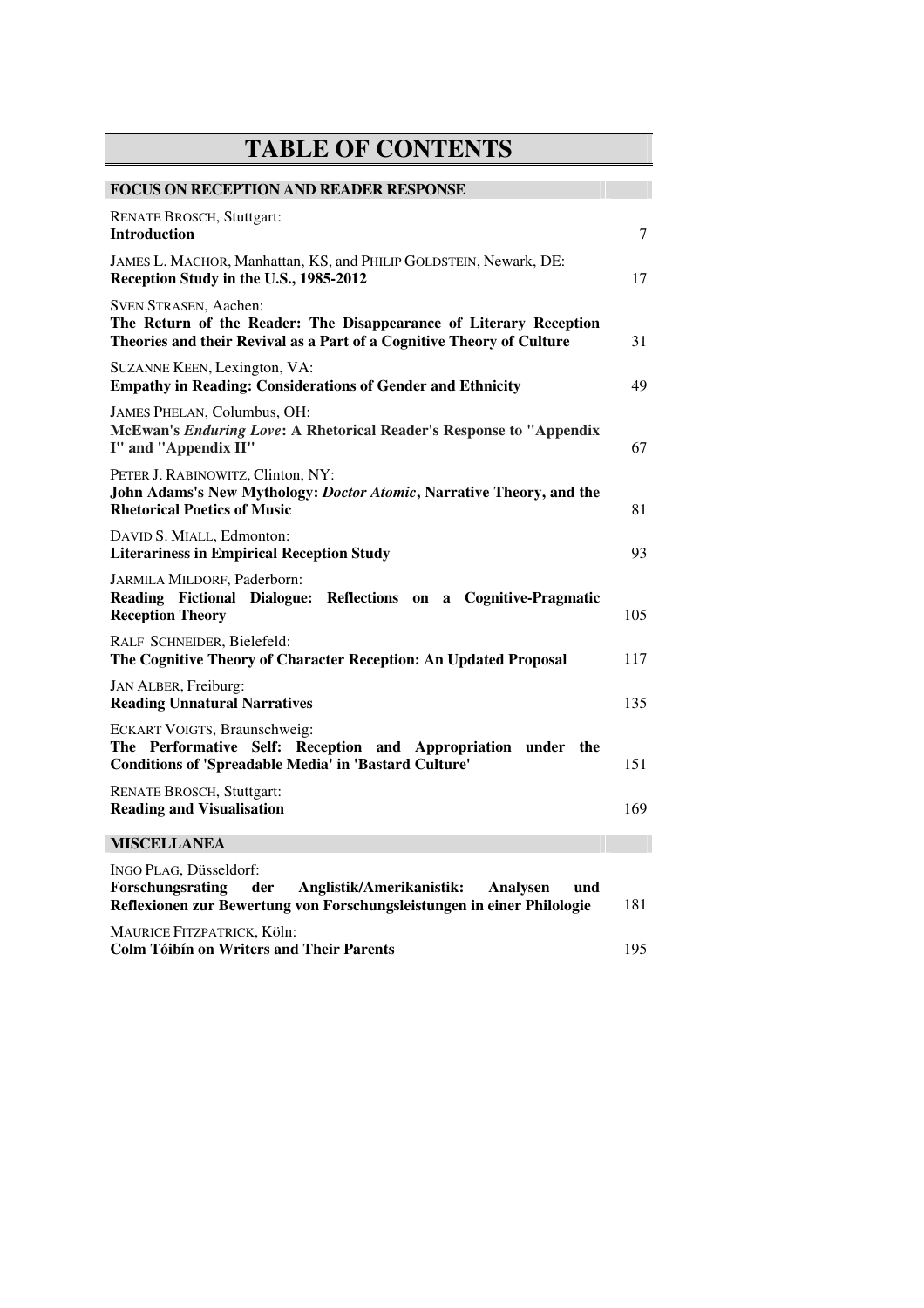## **REVIEWS**

| Julia Hoydis. Tackling the Morality of History. Ethics and Storytelling in<br>the Works of Amitav Ghosh. Heidelberg: Winter, 2011.                                                                                  |     |
|---------------------------------------------------------------------------------------------------------------------------------------------------------------------------------------------------------------------|-----|
| - by MIRIAM NANDI, Freiburg                                                                                                                                                                                         | 201 |
| Russell West-Pavlov. Imaginary Antipodes: Essays on Contemporary<br>Australian Literature and Culture. Heidelberg: Winter, 2011.                                                                                    |     |
| - by GEOFF RODOREDA, Stuttgart                                                                                                                                                                                      | 202 |
| Russell West-Pavlov and Jennifer Wawrzinek, eds. Frontier Skirmishes:<br>Literary and Cultural Debates in Australia after 1992. Heidelberg: Winter,<br>2010.                                                        |     |
| - by NORBERT SCHAFFELD, Bremen                                                                                                                                                                                      | 204 |
| Kerstin Knopf, ed. North America in the 21st Century: Tribal, Local and<br>Global. Festschrift für Hartmut Lutz. Trier: Wissenschaftlicher Verlag<br><b>Trier, 2011.</b>                                            |     |
| - by WALDEMAR ZACHARASIEWICZ, Wien                                                                                                                                                                                  | 207 |
| Philipp Hofmann. Corporeal Cartographies. The Body in the Novels of<br>Leonard Cohen. N-1 / work - science - medium, Vol. 4. Berlin: Lit.<br><b>Verlag, 2010.</b>                                                   |     |
| - by MARKUS M. MÜLLER, Trier                                                                                                                                                                                        | 211 |
| Helmbrecht Breinig. Mark Twain: Eine Einführung in sein Werk.<br>Darmstadt: Wissenschaftliche Buchgesellschaft, 2011.                                                                                               |     |
| - by MONIKA MÜLLER, Bochum                                                                                                                                                                                          | 214 |
| Swantje Möller. Coming to Terms with Crisis: Disorientation and<br>Reorientation in the Novels of Ian McEwan. Heidelberg: Winter, 2011.<br>- by ANJA MÜLLER-WOOD, Mainz                                             | 215 |
| Jerome Meckier. Aldous Huxley, from Poet to Mystic. Berlin: Lit. Verlag,<br>2011.                                                                                                                                   |     |
| - by STEFAN LAMPADIUS, Leipzig                                                                                                                                                                                      | 217 |
| Rosa Karl. Paradoxe Paradiesschöpfung: Untersuchung zu einer Ethik und<br>Rhetorik des Un-Vernünftigen in Texten Percy Bysshe Shelleys. Trier:<br>Wissenschaftlicher Verlag Trier, 2011.<br>- by UTE BERNS, Hamburg | 219 |
|                                                                                                                                                                                                                     |     |
| Vanessa Gerhards. Shakespeare Reloaded: The Shakespeare Renaissance<br>1989-2004. Trier: Wissenschaftlicher Verlag Trier, 2011.<br>- by SUSANNE GRUß, Erlangen- Nürnberg                                            | 220 |
| Ann Margaret Lange. Writing the Way Out. Inheritance and Appropriation<br>in Aemilia Lanyer, Isabella Whitney, Mary (Sidney) Herbert and Mary<br>Wroth. Bern: Peter Lang, 2011.                                     |     |
| - by INA HABERMANN, Basel                                                                                                                                                                                           | 222 |